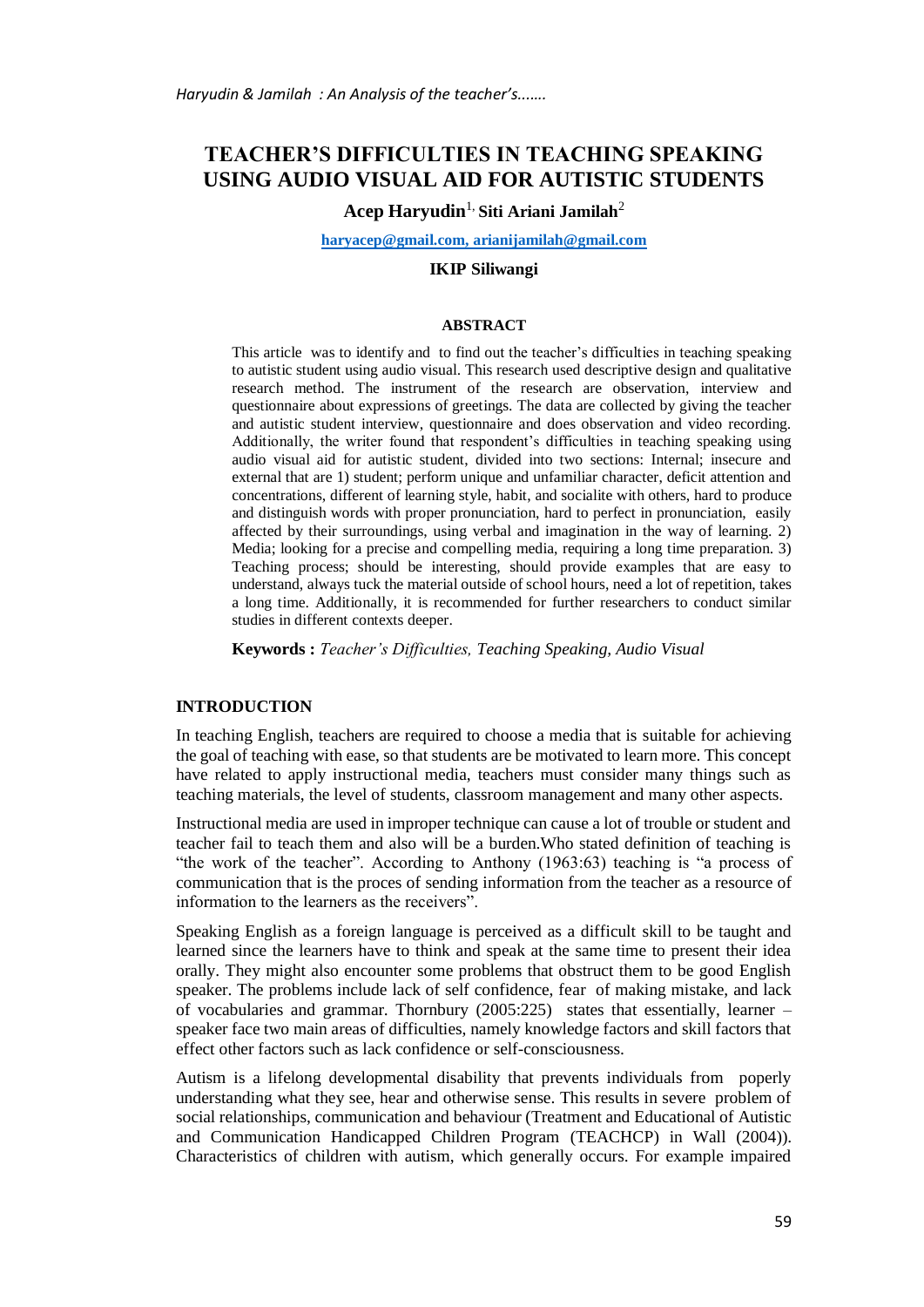ELTIN Journal, Vol 6/2, October 2018

social skills, difficulty empathizing, not like physical contact, not like loud noises, not like some scent, do not like bright light, unbalanced development, speech disorders and the like repetitive actions.

Hogan (2001) in The Son Rise Programme Autism, autism is complex developmental disability that typically appears during the first 3 years of life. It can result in challenges in language, communication, emotion, behaviour, fine, and gross motor skills and social interaction. Characteristics of students that students with special needs (autism). Based on research, these students including mild autism, which is still able to communicate well.

Teach autistic student is a very difficult with characteristics of children of autism, which generally occurs. For example impaired social skills, difficulty empathizing, not like physical contact, not like loud noises, not like some scent, do not like bright light, unbalanced development, speech disorders and the like repetitive actions. The autistic students like to learn from things that movement, the effective teacher in taught autistic students not only book and pencil to learn but with audio visual aid.

The research question of this research was; what were the teacher's difficulties in teaching speaking using audio visual aid for autistic student? and the objective of the research to find out the teacher's difficulties in teaching speaking using audio visual aid for autistic student.

### **1. Teaching Speaking**

According to Brown (2007:8) teaching refers to guiding and facilitating learning, enabling the learner to learn, setting the conditions for learning. Furthermore, Carr (1996:98) stated that teaching is one of the means by which education is often achieved (if it is) and education is a common purpose of teaching. In addition, Richards and Renandya (2002:6) stated that: a teaching theory is viewed as something that is constructed by individual teachers. From perspective, teaching is viewed as driven by teachers attempts to integrate theory and practice.

Furthermore, Brown (2007:8) stated that a theory of teaching, in harmony with your integrated understanding of the learner and of the object matter to be learned, will point the way to successful procedures on a given day for given learners under the various constraints of the particular context of learning.

Bailey and Savage in Celce-Murcia (2005:103) stated that Speaking is an activity requiring the integration of many subsystem of these factors combine to make speakinga second or foreign language a formidable task for language learners yet for many people, speaking is seen as the central skill.

Moreover, Richards (2008:19) stated that the mastery of speaking skills in English is a priority for many second-language or foreign-language learners. Consequently, learners often evaluate their success in language learning as sell as the effectiveness of their English course on the basic of how much they feel they have improved in their spoken language proficiency. Furthermore, Richards and Renandya (2002:204) stated that effective oral communication requires the ability to use the language appropriately in social interactions that involves not only verbal communication but also paralinguistic elements of speech such as pitch, stress, and intonation.

Based on the statement above, the writer concludes that speaking English is one of the language skills which would give benefit for those who practice it, therefore speaking English should be practiced either at school or out of school. Practicing English is hard to do and can be assumed as a basic for teaching in particular speaking English is giving instructions to others to communicate.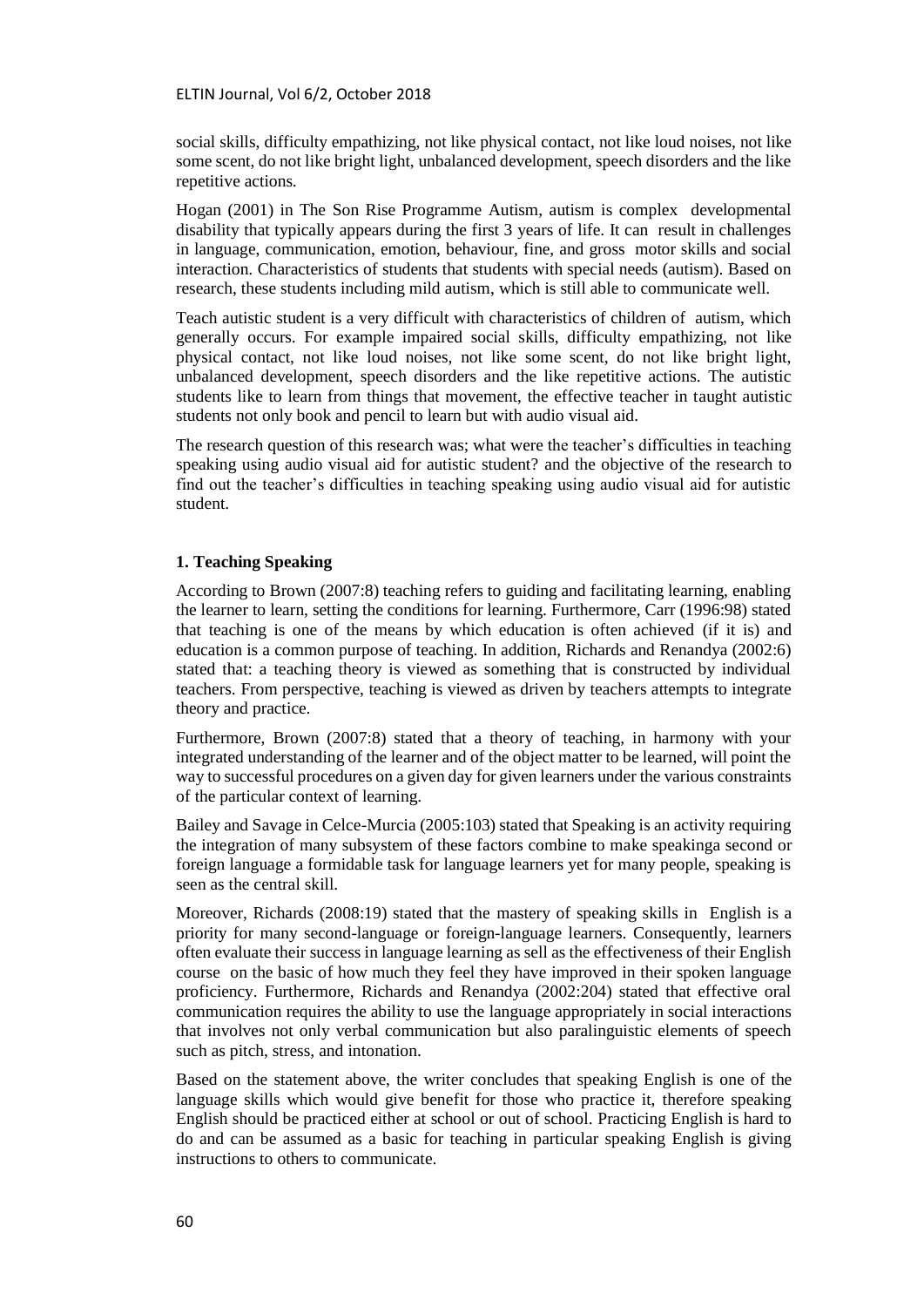# **2. Audio Visual Aid**

Using Audio Visual Aid as media in teaching English as foreign language can be helpful to the teacher. It is a tool to support the learning that is used as medium in instruction to deliver the materials to the learners. (Heinich et al, 1985; Van Els et al.,1984 cited in Syaifullah, 2008). In general, there are three kinds of instructional media. It comprises audio aid, visual aid, and audio visual aids. Audio aids are media that can be listened to such as CD's, radios and cassettes while visual aids are media that can be seen such as pictures, graphics, models and slides. Then are instructional media that involve the senses of sight and hearing are named as audio visual media. It includes movie, video, and television (Kasbolah, 1993:57 cited in Syaifullah, 2008; Piaget, 2006; Heinich et al, 1985: 5)

# **3. The Basic Principles in Using Audio Visual Aid**

In using audio visual aid as media in class, there are some considerations that should

be carefully planned by the teacher. The brief of these points in turn are suggested by Xiaoning (2007: 3), namely:

- a. Choose the materials that are relevant to the topic or themes in the class. Using video or short film which related to the topic to provide integrated activities such as listening, reading, writing, and speaking will make students know more information and improve their English practical. While the purpose of showing the video is to arouse the students' interest and require the context in the topic of the lesson so that they can learn better. So it is important that the material included in video should be relevant to the topic of the lesson.
- b. Video or short film used should not be too long or too short.
	- The appropriate duration may be five to ten minutes. If it is too long, it will spend ,much time that may affect the other materials or activities which will be provided in the class such as the analysis of the text, the language focus or practice section. If the short film or video is too short, it will be difficult for the student to understand whole plot. So try to consider the limited time in the class when choosing the video or short film. Teacher can choose a little part of the video which really relate to the material in class so it can make full use of students' interest.
- c. Activities should be provided after students watch the video or short film. Discussion or talk between teacher and students after watching the video or short film is quite necessary. It is for clarification or check students understanding about the content of it. After watching, students should try to practice the language by speaking. To train or to improve student listening and speaking skills and competence is what the teacher has to achieve. Teachers can prepare some questions before class for students to answer promptly. They can also ask students to have a discussion in groups first and then ask them to give their report. If possible, they can also let students first do some preparation and then perform a debate on a certain problem. After seeing the clip, teachers can also ask students to answer the question.

# **4. Teacher's Difficulties in Teaching Speaking**

According to Brown (1996:216), "Difficulties is mistake, misjudgments, miscalculations and error form an important aspect of learning in acquiring information".Difficulties are usually compared with impotence. In order to analyze the learner language in an appropriate perspective, it is crucial to make a distinction between difficulties and impotence.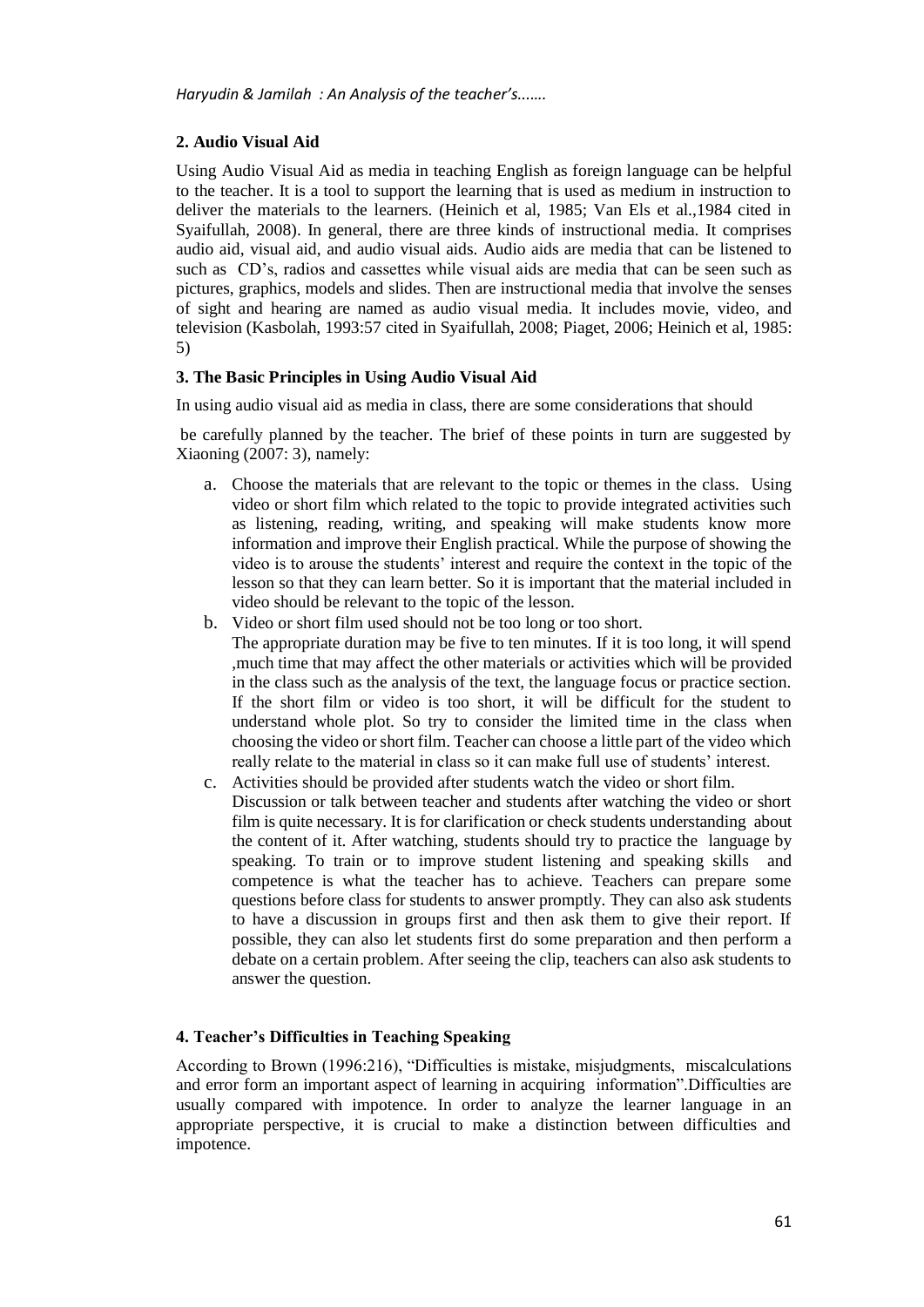In this case, difficulties in teaching speaking is the teacher who teaching speaking to autistic student.

### **4. Analysis of Difficulties**

Analysis is separation into parts possibly with comment and judgment (Hornby. 1948:29), in the language teaching, either native language or a second language teaching, studying about learner difficulties is very important. The word analysis usually implies at least two elements: (a) a breakdown of something into parts or ideas, and (b) a discussion or description of those parts using a point of view or a method. If, for example, we are ask to analyze the text of a reading, we will choose several main or important ideas from it, then discuss each in turn using some kind of special point of view, theory, or method.

To analyze difficulties, there are some steps which have to be conducted by writer, the first step in the process of analysis is identification the difficulties, it crucially depends on correct interpretation of the teacher's teaching. It can be solved by authoritative or plausible interpretation.

The second step is describing the difficulties. It begins only when an identification stage has taken place. The description of teachers is difficulties involve comparison of the teachers teaching speaking using audio visual aid for autistic student.

#### **METHODS**

Research Methodology consists of three methods; qualitative research method, quantitative research method, and mixed method. And this research used qualitative method. Qualitative research methods are used to examine question that can be best answered by verbally describing how participants in a study perceive and interpret various aspects of their environment.

The respondent of this research is a teacher of ninth grade of Junior High School who gave the result of observation, interview and questionnaire of difficulties in teaching speaking using audio visual aid. However, when she was worried about her lack of experience in teaching students with special needs, then she wanted to find out how to support her student with autism and best meet his needs.

In qualitative data validity might be addressed through the honesty, depth, richness and scope of the data achieved, the participants approached, the extent of triangulation and conformability of the researcher (Tavakoli, 2012:699). The writer used questionnaires, interview and observation. McMillan (2001:128) stated that observation allow the description of behavior as it occurs naturally. The writer took observation to explain the using of audiovisual in classroom.

### **RESULTS AND DISCUSSION**

In investigating, the researcher used three kinds of instrument which has explained entirely in the third chapter. Firstly, the writer gathered the information from the observation to the respondent in teaching speaking using audio visual aid in the class, secondly the researcher gathered the information from the interview to the respondent, thirdly the writer clarified the data by conducting observation which was recording the respondent, and in the end, the bias data were avoided by giving the respondent a questionnaire. The data of the three instruments then analyzed, and it was integrated to several subcategories of analysis. Finding the teacher's difficulties in teaching speaking using audio visual aid for autistic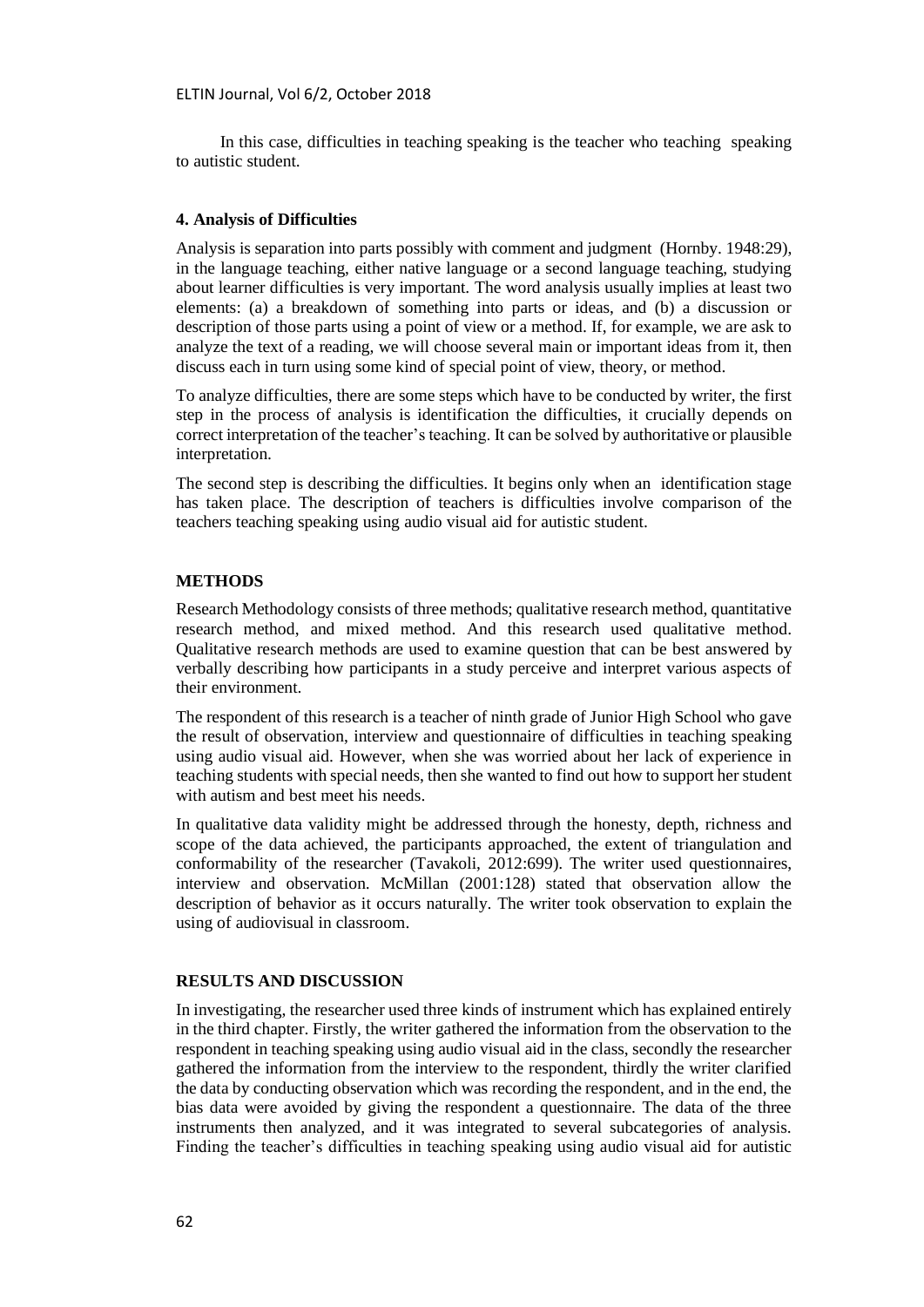student, the writer found the data of result from interview that the most dominant media performed by the respondent is audio visual aid. Moreover, in finding respondent's difficulties in teaching speaking using audio visual aid for autistic student, the writer divided the analysis into two sections:

# **1. Internal**

# **a. Insecure**

The first respondent's difficulty in teaching speaking using audio-visual aid for autistic student is Insecure. Insecure is the unconfident feeling, especially in uncomfortable situation. The insecure can appeared from her own self because there is no enough preparation or she finish the job.

The following explanation would gather an analysis concerning why insecure applied as one of difficulties having by respondent to teach speaking for autistic student. The writer analyzed it is because the respondent fear of wrong pronunciation, in teaching speaking which required her to speak accurately and fluently. While fluency and accuracy in communicative language courses is an initial goal, accuracy is achieved to some extent by allowing students focus on the elements of phonology, grammar, and discourse in their spoken output.

The result above showed that insecure causing difficulties in teaching autism students due to the respondent's educational background were not specifically English Education but special needs education. When the respondent teaches speaking using audio visual aid in observation of this study, she waited for the record in video of speaking material and the respondent followed the speaker in delivered greeting material.

Due the reason above, it is considered that the insecure of respondent in teaching speaking also influence to the insecure of respondent in using audio visual aids. So, it can be concluded that insecure of respondent is an internal difficulties.

# **2. External**

External is belonging to or forming the outer surface or structure of something in difficulties of teachers another own self in teaching speaking using audio visual aid. Looking from external are including three of respondent difficulties that are student, media and teaching.

# **a. Student**

The writer considered and analyze that students can be an external trouble in teaching speaking using audio visual aid for autistic student. Looking from their characteristic, the following explanation elaborate what characters which become the difficulties, as follow:

# *1. Perform unique and unfamiliar character.*

The character of the autistic student is considered to be particularly important in the diagnosis of autism. Autism is a life-long developmental disability that prevents people from understanding what they see, hear, and otherwise sense. This result showed the

severe problems are including social relationships, communication, and behavior make the student autistic perform unique.

Communication with autistic children something delays an even hard to do or total lack of. The development of spoken language (not accompanied by an attempt to compensate through alternative modes of communication such as gestures or mime) and behavior that stereotyped and repetitive motor mannerisms (e.g., hand or finger flapping or twisting, or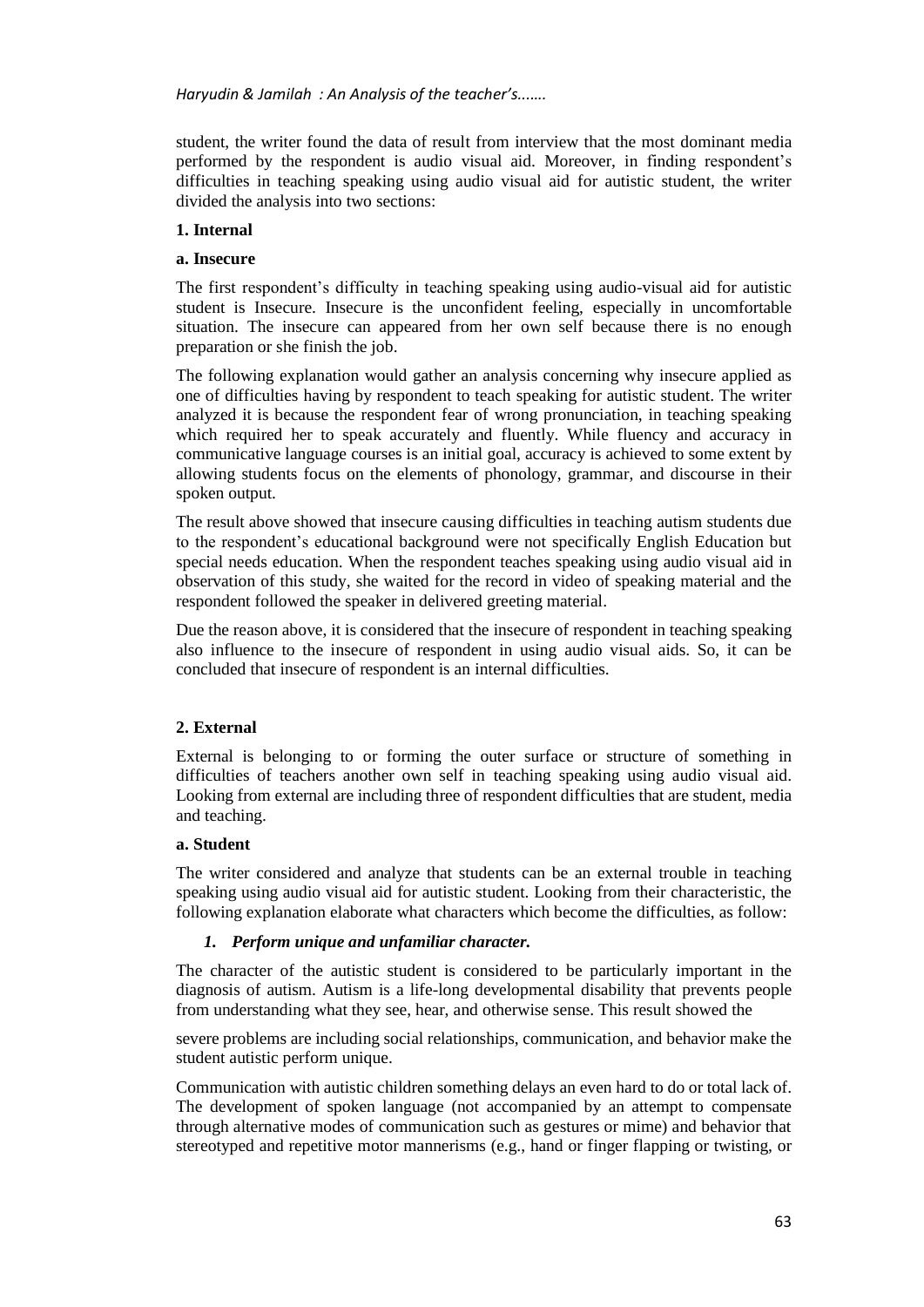complex whole-body movements). Based on theory of major categories characteristic of student autistic (Columbia, 2000:9), there are four major categories from communication characteristics, social interaction characteristics, unusual behavior characteristics, learning characteristics.

#### *2. Deficit attention and concentrations.*

The other respondent's difficulties in teaching autistic student are her deficit attention and concentrations. The autistic student has very weak concentrations in learning because the autistic student often have difficulty in paying attention to relevant cues or information in their environment and may focus their attention only on a restricted part of the environment, to the exclusion of what is relevant. For example, a student may look at the ball but not at the person to whom the ball is to be thrown. This is referred to as stimulus over-selectivity.

#### *3. Different of learning style, habit, and socialite with others*

As mentioned above, the respondent had difficulty in encountering deficit the lack of attention and concentrations of a student the other external difficulty of respondents are different of learning style, habit, and socialite with others. (Columbia, 2000: 22) stated In qualitative impairments in communication autistic student as manifested by at least one of the individuals with adequate speech, marked impairment. In the ability to initiate or sustain a conversation with others. The explanation above, in communication autistic student difficulty in the conversation with others.

The habit of autistic student often demonstrate unusual and distinctive behaviors, including: restricted range of interests, and a preoccupation with one specific interest or object and inflexible adherence to a non-functional routine. Thus, those characteristic of student is absolutely become respondent's one of difficulties. It considered a problem because the respondent should think over in how she can use the audio visual aid as appropriate as possible technique in teaching speaking for autistic student.

#### *4. Hard to produce and distinguish words with proper pronunciation.*

The other factors which often involved in respondent's difficulties in teaching speaking are student's difficulties in pronouncing and distinguishing words. It because the autistic student has inflexibility in style of conversation.

Autistic student sometime have a difficulty in comprehending oral and written information—for example, following directions or understanding what they read. Yet some higher-functioning individuals or people called 'normal student' may be relatively capable of identifying words, applying phonetic skills and knowing word meanings.

### *5. Hard to perfect in pronunciation.*

The other difficulty is in teaching speaking of pronunciation due to the autistic student perfect in pronunciation perfect for a student is different from other common student of the letters. It makes autistic student has difficulty in comprehending utterances. It because the reason, the respondent need more time to repeat the material of speaking to teach autistic student.

#### *6. Easily affected by their surroundings.*

The upcoming teacher's difficulties in teaching speaking to autistic is student who easily affected by their surroundings. This may be linked to cognitive or motor difficulties.

Autistic student may need to process each discrete piece of the message or request, and therefore need extra time to respond. Providing extra time generally, and allowing for ample time between giving instructions and student responses are both important tactics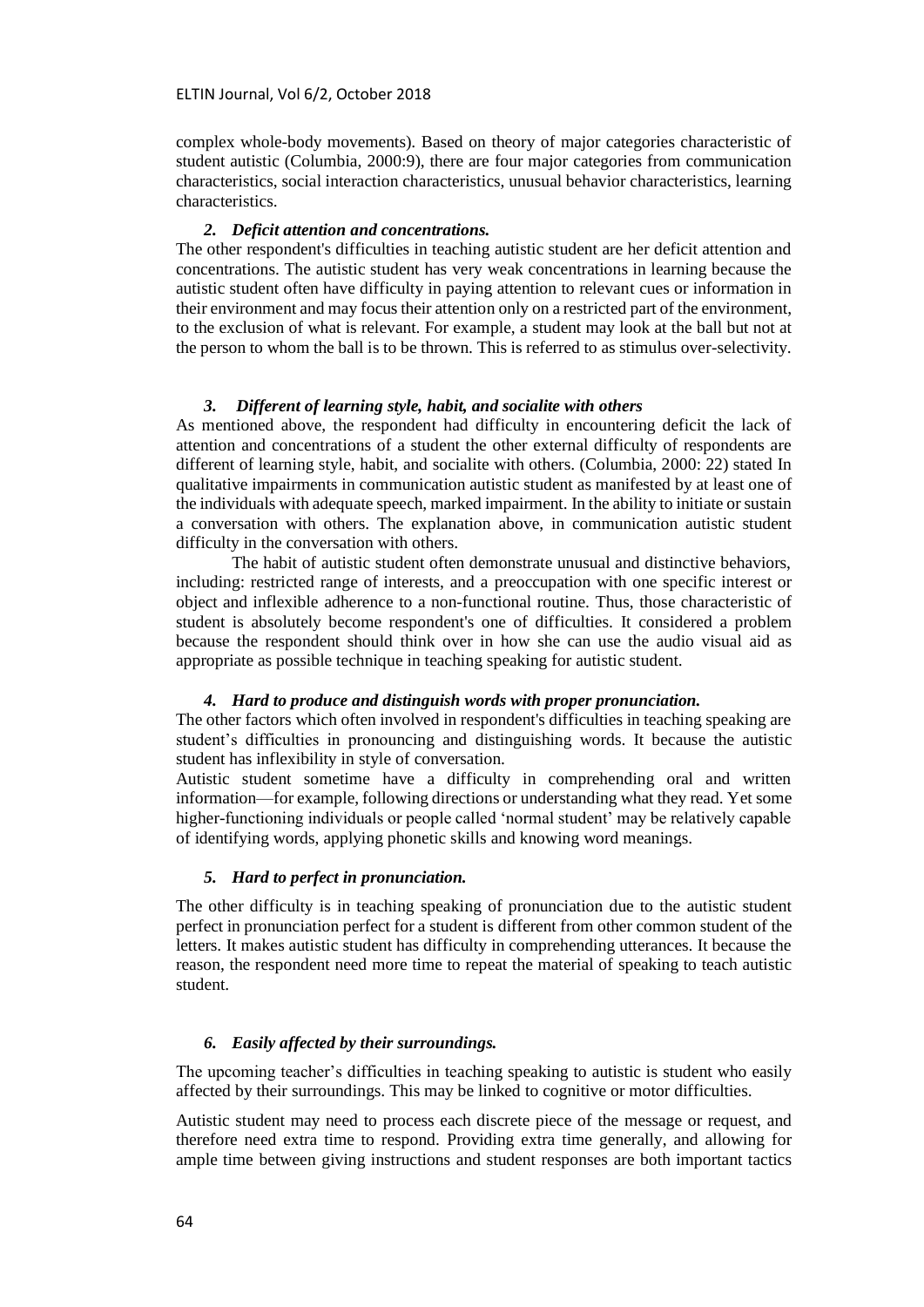for supporting autistic student. But, the autistic student easily to low concentration and the student attempt to search something who he liked.

### *7. Using verbal and imagination in the way of learning*

The other teacher's difficulties in teaching autistic student is speaking in using verbal and imagination in the way of learning who often involved in student learning in daily behavior.

Similar to the low concentration factor autistic students and easily affected by reviews their surroundings. Reviews these two factors are interrelated because when the concentration is already weak autistic student would talk to reviews their imagination so that the respondent difficulties in teaching speaking. That is why the respondent must recognize and put so much attention to the autistic student. This explanation supported by the interview result in point 6.

From the six evidences point 1 - 6 which cited above, a conclusion could be drawn that all of the instruments said similar in saying that the respondent have to understand with behavior, her students daily activity, gave more attention and kept focus and concentration in teaching speaking to autistic student. with all of factors in student, the respondent have to take long time to teachingspeaking, the respondent did not force student to speak with perfect pronunciation like another normal student.

### **b. Media**

There is no single method for teaching speaking to autistic students which can consider successful for all of students. Students' needs change over time, making it necessary for teacher to try other approach with media in teaching. This factors of media in teachers difficulties in teaching speaking; there are three factors that are;

### *1. Looking for a precise and compelling media*

Columbia (2000: 27) stated the most strongly recommended approach for teaching students with autism is to use visual aids. Students often demonstrate relative strengths in concrete thinking, rote memory, and understanding of visual-spatial relationships, and difficulties in abstract thinking, social cognition, communication, and attention. Pictographic and written cues can often help the student to learn, communicate, and develop self-control.

#### *2. Requiring a long time preparation.*

Difficulty in teaching speaking used media is requiring a long time preparation. The respondent have to preparation before learning that take a long.

#### **c. Teaching process**

#### *1. Should be interesting*

Many difficulties of teaching dealing with the respondent are about approach and strategies in teaching speaking. As already mentioned before, the respondent is teacher who teach autistic student in special children school. The respondent has teaching speaking that interesting because in learning the autistic student easier low attention. She has difficulties in teaching speaking to autistic student. Because everything there is in speaking in English, the respondent has delivered the material of interesting in teaching.

#### *2. Should provide examples that are easy to understand*

In certain teacher's difficulties in teaching, the examples from material speaking can influenced the student understood. For example, in informing or saying something to just write or just used TPR, the student will can not understood about the material speaking. The teacher has give examples that are easy to understand.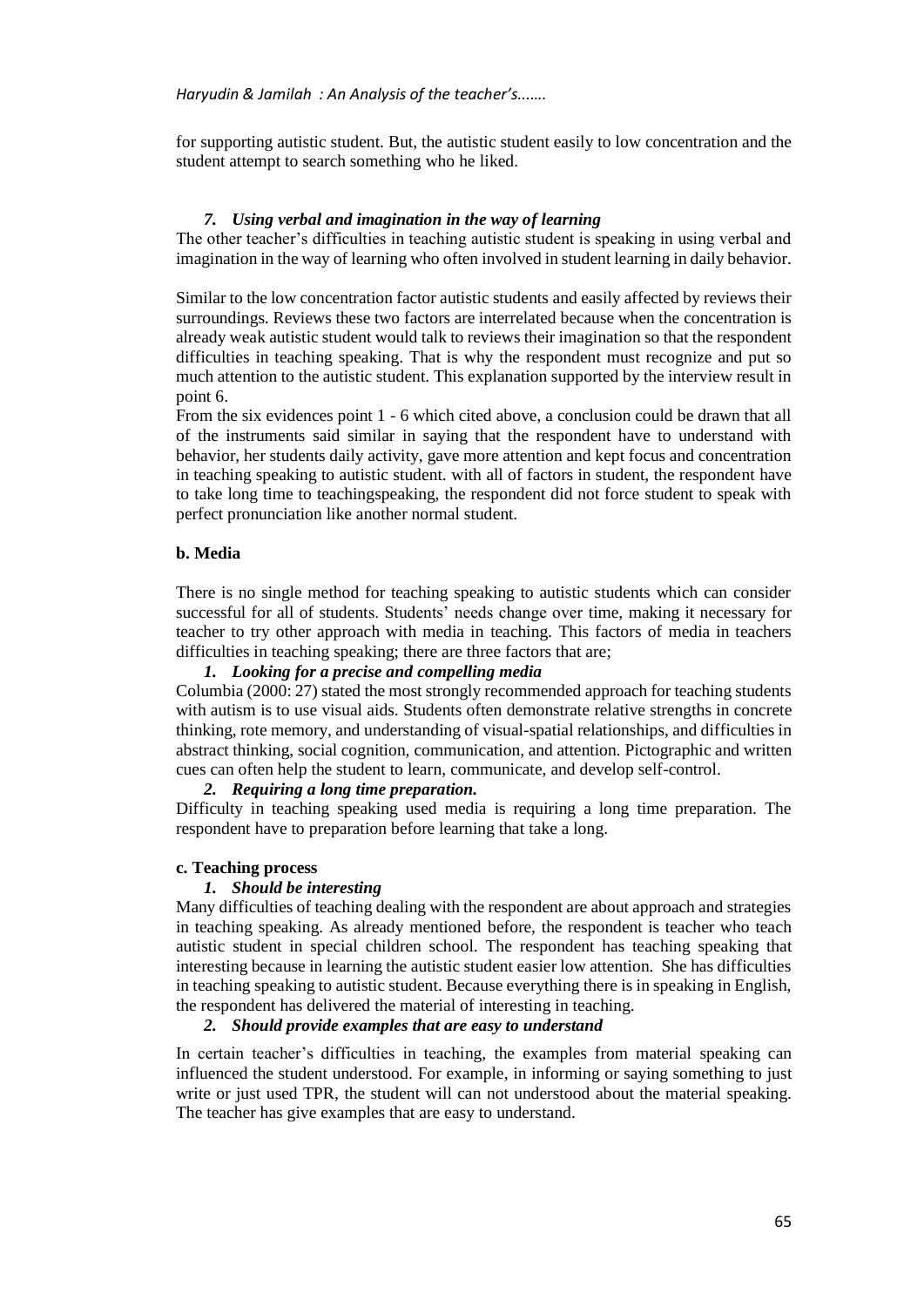ELTIN Journal, Vol 6/2, October 2018

#### *3. Always tuck the material outside of school hours*

In teaching speaking, the autistic student need take long time in understood learning speaking. The respondent's difficulties is has smart for used time in delivered material speaking so that the autistic student can accepted all of material speaking from the respondent. The respondent has always tucked the material outside of school hours.

# *4. Need a lot of repetition*

The overall responses concerning using audio visual aid in teaching speaking, the student low understood and make respondent's difficulties and need a lot of repetition.

### *5. Takes a long time*

The autistic student may need longer to respond than other students. This may be linked to cognitive and/or motor difficulties. The autistic students may need to process each discrete piece of the message or request, and therefore need extra time to respond. Providing extra time generally, and allowing for ample time between giving instructions and student responses are both important tactics for supporting autistic student. The overall make the respondent's difficulties in teaching speaking.

Finally, the conclusion from overall explanation above can be portrayed by this figure below:

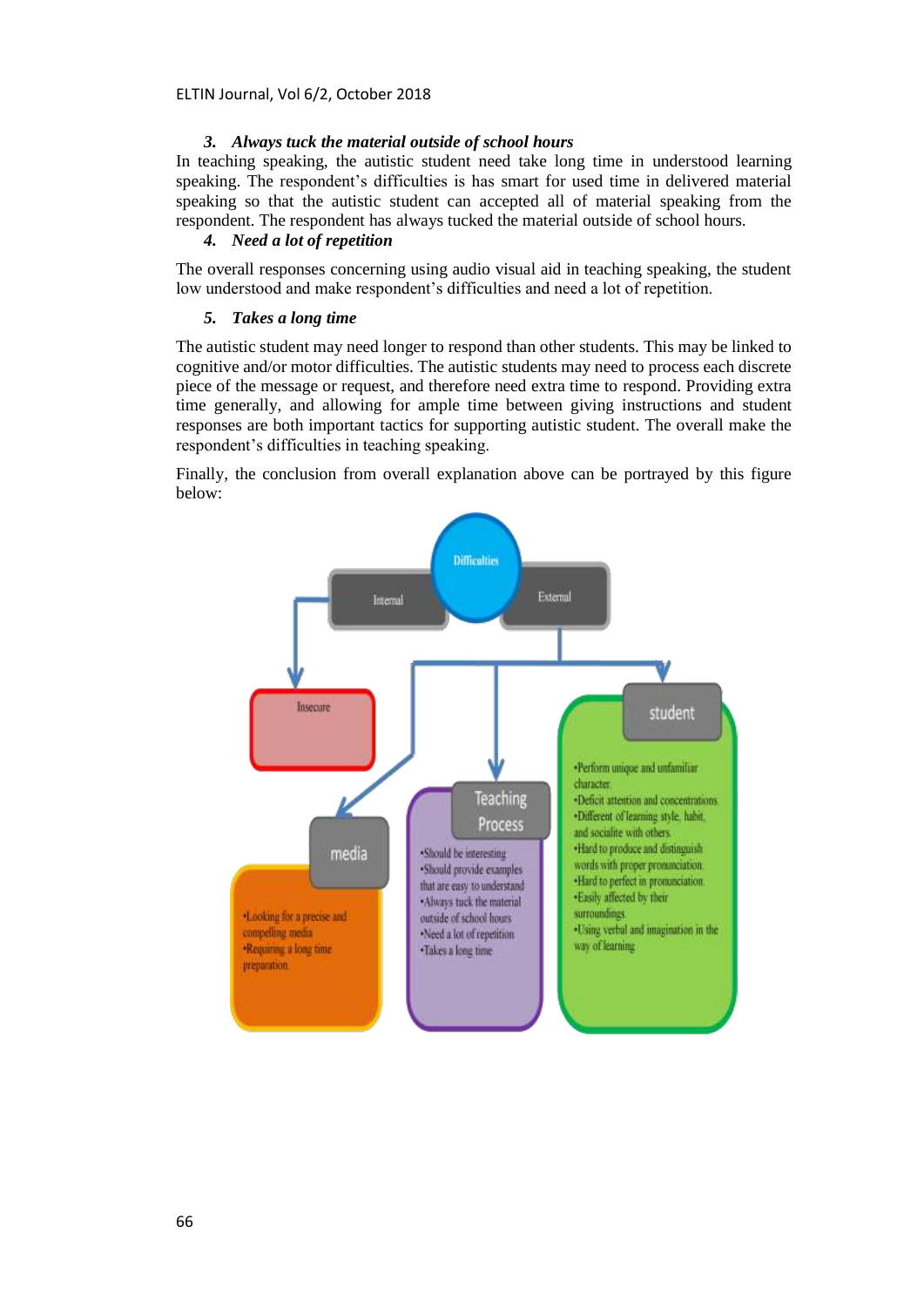### **CONCLUSION AND SUGGESTION**

The findings of this research on teacher's difficulties can be summed us as follows:

#### **1. Internal**

a. Insecure

The teacher has a teaching of two years' experience, with education background need special education instead of English language education makes teacher's insecure.

b. Fear of wrong pronunciation

The teacher instead of English language education and not deep in learning English to delivered speaking materials.

#### **2. External**

#### *a. Student*

1. Perform unique and unfamiliar character.

Based on theory of major categories characteristic of student autistic (Columbia, 2000:9), there are four major categories from communication characteristics, social interaction characteristics, unusual behavior characteristics, learning characteristics. Other characteristics of behavior and learning of students with autism can be categorized as unusual patterns of attention, unusual responses to sensory stimuli, anxiety.

2. Deficit attention and concentrations.

The students do not survive long in the concentration and the respondent should be able to get the attention back.

3. Different of learning style, habit, and socialite with others.

The character of autistic student from all of another general student have learning style, habit and socialite with other mad the teacher difficulties in teaching speaking to autistic student.

- 4. Hard to produce and distinguish words with proper pronunciation. Autistic student may have difficulty comprehending oral and written information for example, following directions or understanding what they read. Yet some higher-functioning individuals may be relatively capable of identifying words, applying phonetic skills and knowing word meanings.
- 5. Hard to perfect in pronunciation.

Difficulty in teaching speaking of pronunciation due to the autistic students pronunciation perfect for a student is different from other common student of the letters

6. Easily affected by their surroundings.

The autistic student easily affected by their surroundings may be linked to cognitive and/or motor difficulties.

7. Using verbal and imagination in the way of learning

Teacher's difficulties in teaching autistic student is speaking in using verbal and imagination in the way of learning who often involved in student learning in daily behavior.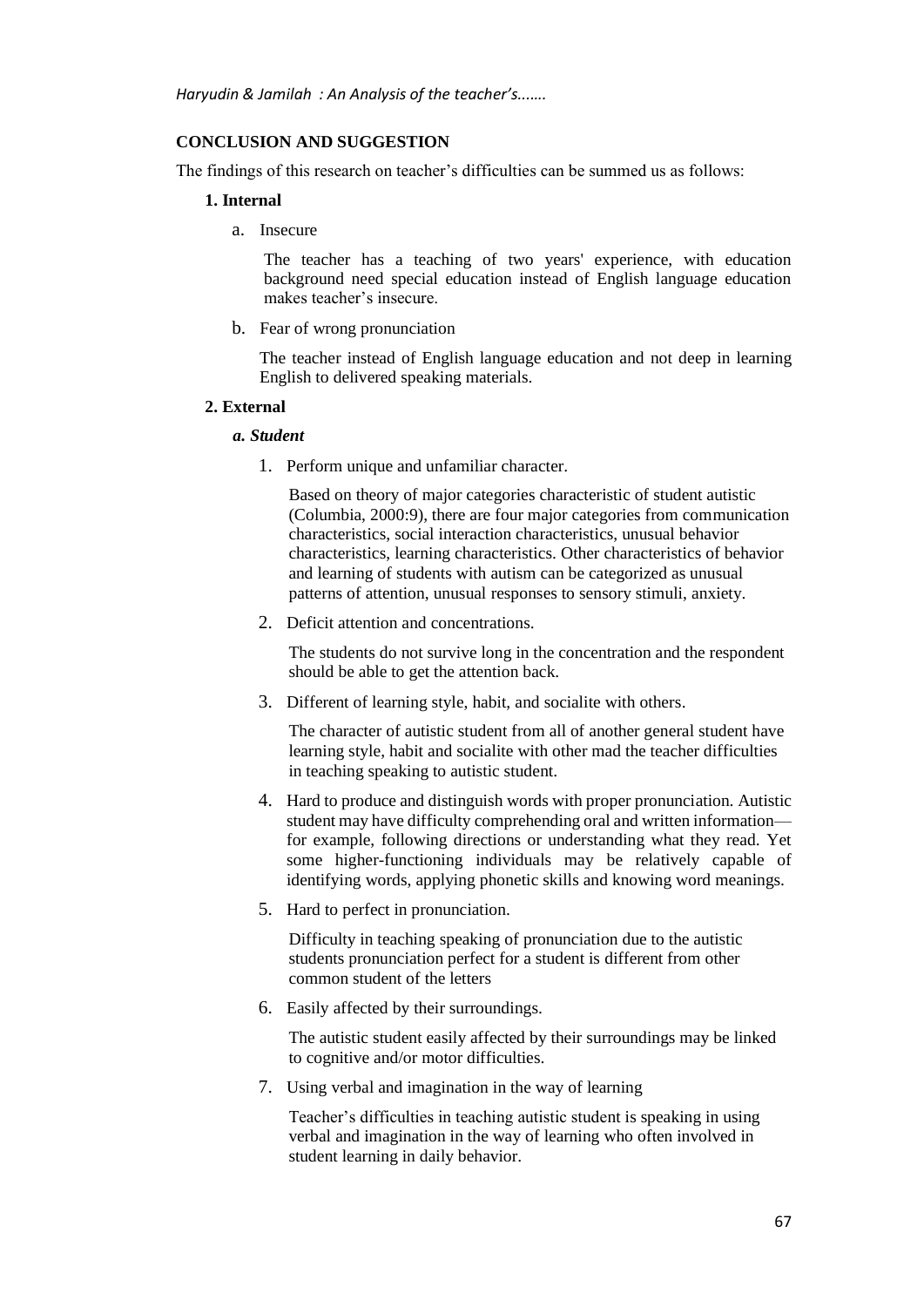# b. *Media*

1. Looking for a precise and compelling media

The teacher has to search media that appropriate for autistic student.

2. Requiring a long time preparation.

The teacher used the media need requiring a long time for preparation.

#### c. *Teaching*

1. Should be interesting

It is difficult for the teacher while the student felt bored with teaching not interesting, the teacher must gave something interesting first that student like.

2. Should provide examples that are easy to understand

In certain teacher's difficulties in teaching speaking, the examples from material speaking can influenced the student understood.

3. Always tuck the material outside of school hours

The respondent's difficulties is has smart for used time in delivered material speaking so that the autistic student can accepted all of material speaking from the respondent.

4. Need a lot of repetition

The overall responses concerning using audio visual aid in teaching speaking, the student low understood and make respondent's

difficulties and need a lot of repetition

5. Takes a long time

Providing extra time generally, and allowing for ample time between giving instructions and student responses are both important tactics for supporting autistic student.

In line with conclusion stated above, the following suggestion are proposed for better teaching and learning process in teaching speaking using audio visual aid to autistic student:

- 1. There are distracters, such as light, movement, reflection, or background patterns, that affect the student's ability to attend to the learning activity.
- 2. Consider the eye level of the student, the position of the teacher in relation to the student, and distracters that may interfere with attention.
- 3. Also consider the time required to shift visual attention.
- 4. Careful attention to aversive visual stimuli and attempts to reduce the effect of these stimuli will assist managing the student's behavior and help the student learn.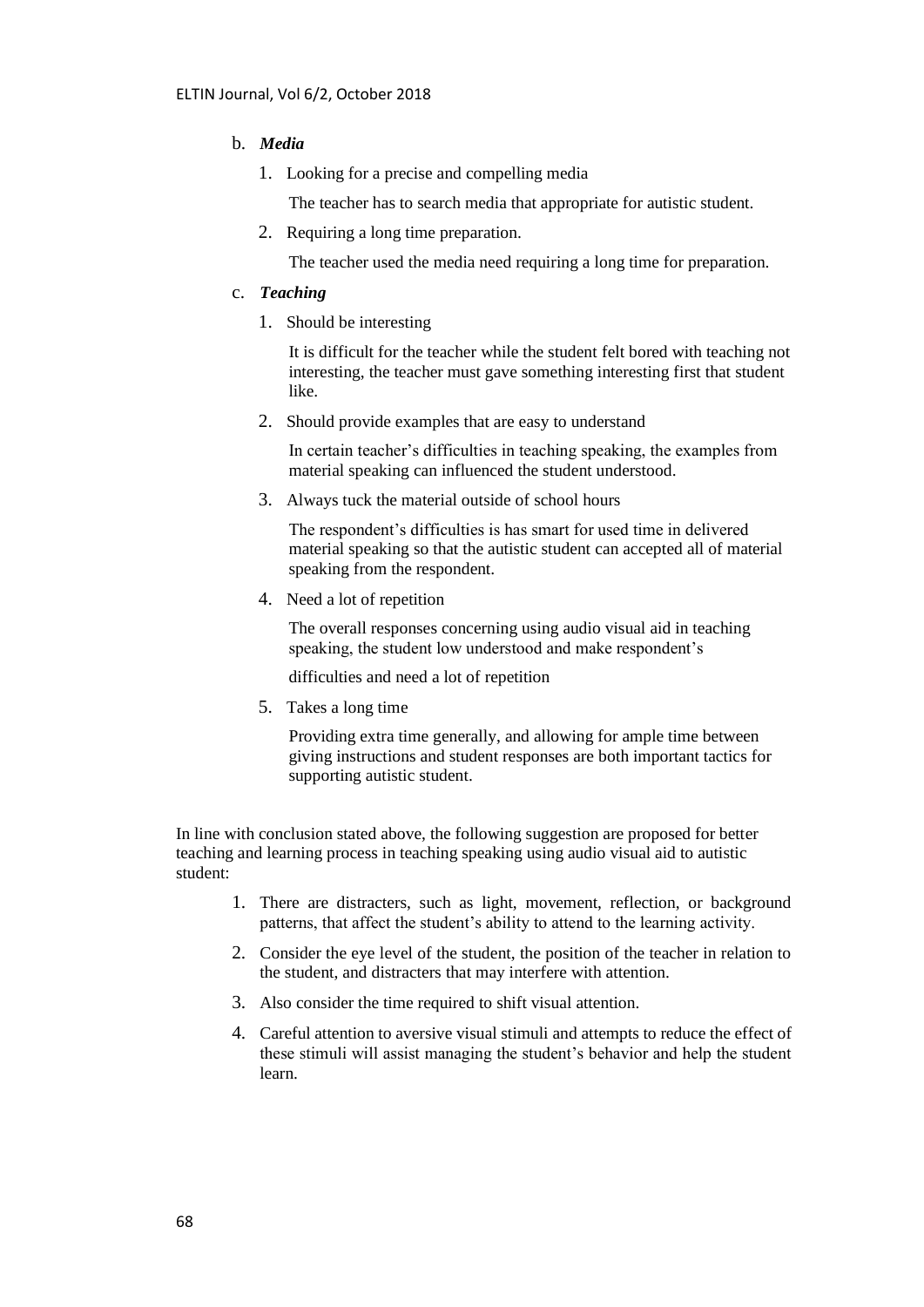# **REFERENCES**

- Anthony, E. M, (1963). *Approach, method, and teachnique*. English Language Teaching, 17
- Bailey, Kathleen, M. (2005). *Practical English Language Teaching Speaking*. New York: The McGraw-Hill Companies.
- Brown, Gillian, and George Yule. (1983). *Teaching the Spoken Language*. London :Cmbridge University
- Brown, D.H. (1994). *Teaching by Principles*. New Jersey: Prentice Hall Regents
- Brown, H. Douglas. (2007). *Principle of Language Learning and Teaching fifth edition. San fransisco*: Pearson Education. Inc
- Carr, David. (1996). *Making Sense of Education*. New York: Routledge Falmer
- Celce-Murcia, (ed). (2005). *Teaching English as a second or foreign language*. 3rd edition. Boston, MA: Heinle & Heinle
- Creswell, Jhon W. (2012). *Education research : Planning, Conducting, and Evaluating Quantitative and Qualitative Research fourth edition.* United States America: Pearson Education.Inc
- Columbia, British. (2000). *Teaching Student with Autism.* Columbia:Canadian Cataloguing in Publication Data
- Hanbury, M.(2005). *Education Pupils with Autistic Spectrum Disorders*: A Practical Guide, London: Paul Chapman Publishing.
- Heinich, R., Molenda, M., Russel, J.D., & Smaldino, S.E. (1985). *Instructional media and technologies for learning* (7<sup>th</sup> ed.). Ohio: Pearson Education, Inc
- Hogan. (2001) *The Son Rise Program Autism*, available at: www. Autismtreatmentcenter.org
- Hornby, Albert Sidney. (1948). *Oxford Advanced Learners Dictionnary of Current English.* Oxford: Oxford University Press.
- Kaswan. Suprijadi, Dasep. (2011).*Language in Society*.Bandung: STKIP Siliwangi PRESS
- Kaswan. Suprijadi, Dasep. (2013). *Research in English Education*. Bandung: Putra Praktisi
- Kaswan et al., (2014).*Metode dan Teknik Penulisan Karya Ilmiah (Usulan* 
	- *Penelitian, Skripsi dan Proceedings),*Cimahi: STKIP Siliwangi PRESS
- Lee, W.R & Coppen, Helen. (1968). *Simple Audio Visual Aids to ForeignLanguage Teaching*. London: Oxford University Press
- Punch, Keth F. (1998). *Introduction to Social Research*. London: SAGE Publication